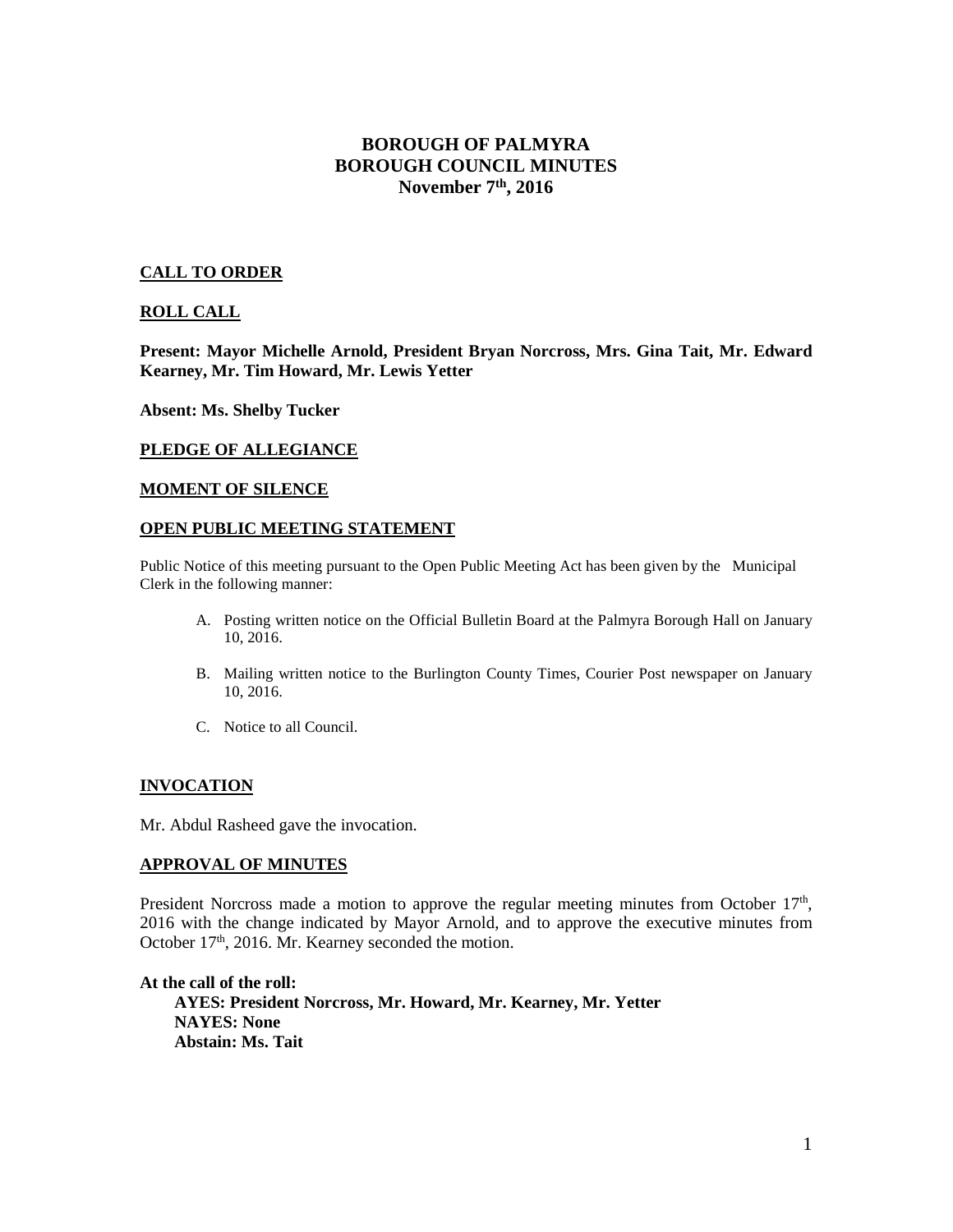# **CORRESPONDENCE**

Mayor Arnold acknowledged thank you cards received from Sandra Endres and Family Mayor Arnold acknowledged a thank you card received from the Yetter Family Mayor Arnold acknowledged a thank you letter receive from the Palmyra Halloween Committee

# **PROCLAMATION**

**Mayor Arnold read the following proclamation for the Palmyra High School Class of 1966 class reunion:** 

# **PROCLAMATION**

**WHEREAS:** the members of the Palmyra High School Class of 1966 who graduated from Palmyra High School have gathered together to celebrate their  $50<sup>th</sup>$  class reunion; and

**WHEREAS**: the members of the class of 1966 who live in Palmyra will be joined by fellow classmates from around the country who have made a special effort to be part of the celebration;

**WHEREAS**: for the past 50 years, the members of this class have been outstanding examples of community minded citizens who have served as important role models to the young men and women in their communities;

and

**WHEREAS:** although the reunion will be a time of joy in seeing old friends and remembering good times, it will be an opportunity to recall the past friendships of the members of the class of 1966 who are deceased; and

**WHEREAS:** the Borough of Palmyra hopes that this 50<sup>th</sup> year reunion of the Palmyra High School Class of 1966 will be memorable and enjoyable for the members and their families.

**NOW, THEREFORE** I, Michelle Arnold by virtue of the authority vested in me as Mayor of the Borough of Palmyra, in the State of New Jersey do hereby proclaim, October 22<sup>nd</sup>, 2016 as

"Palmyra High School Class of 1966 Reunion Day"

**IN WITNESS WHEREOF, I** have here unto set my hand and caused the Seal of the Borough of Palmyra to be affixed this  $22<sup>nd</sup>$  day of October the year of our Lord two thousand sixteen.

Mayor Michelle Arnold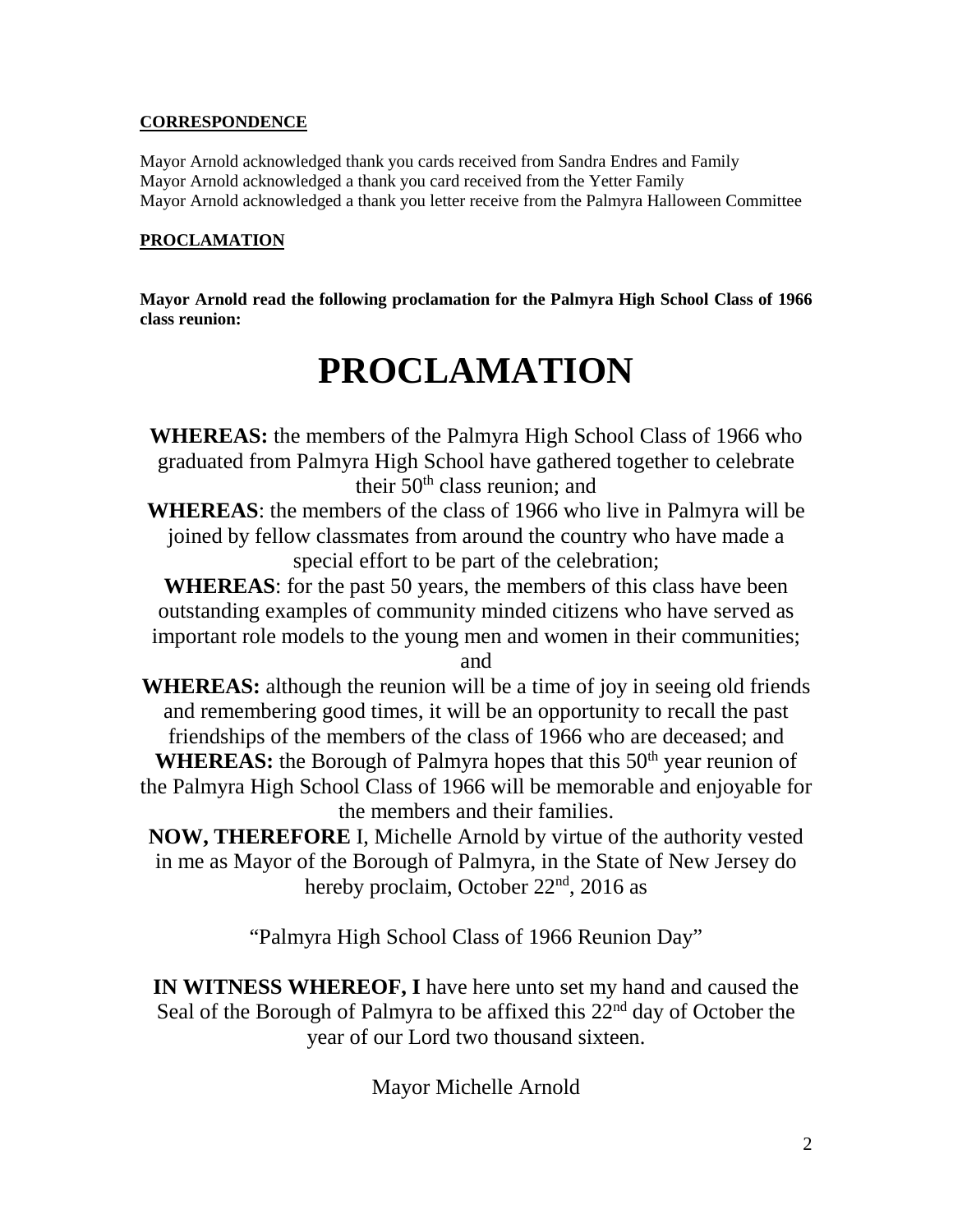#### **PUBLIC PORTION**

This public portion is for discussion on resolutions and ordinances listed on the agenda. Please sign in and state your name and address for the record. Council will give all comments appropriate consideration. Each citizen will be allotted up to five (5) minutes to speak, in order to allow everyone an opportunity to ask questions and express their opinions or concerns. Please direct all comments to the Mayor. Each citizen may only speak once during each public portion.

**President Norcross made a motion to open the public portion, Mr. Howard second the motion. All members present voted in favor of the motion.** 

**No one from the public wishing to be heard, Mr. Howard made a motion to close the public portion, President Norcross seconded the motion. All members present voted in favor of the motion.** 

**RESOLUTIONS Consent Agenda- Resolution 2016-248** thru Resolution **2016-251** will be enacted as a single motion, if any resolution needs additional discussion it will be removed from the consent agenda and voted on separately.

- A. **Resolution 2016-248,** A Resolution Rescinding Resolution 2016-187 Authorizing The Purchase Of Two 2017 Ford F350 4WD Pickup Trucks From Winner Ford In The Total Approximate Amount of \$69,000.00 Pursuant To The 2016 Capital Ordinance Per State Of New Jersey Contract A88758, T2101.
- B. **Resolution 2016-249**, Resolution Awarding a Contract to Winner Ford of Cherry Hill For The Purchase of Two (2) 2017 Ford F350 4WD Pickup Trucks in The Total Amount of \$67,974.00 Pursuant to the Engineer's Recommendation of Award.
- C. **Resolution 2016-250,** Resolution Approving James D. Teesdale As Active Member Of The Palmyra Fire Department
- D. **Resolution 2016-251**, Resolution Awarding a Contract to ERI for the Evaluation of Main Harbour Drive Pursuant To Their Proposal dated October  $11<sup>th</sup>$ , 2016, in the Amount Not to Exceed \$23,350.00.

President Norcross made a motion to approve the consent agenda Resolution 2016-248 thru Resolution 2016-251. Mr. Kearney seconded the motion.

 **At the call of the roll: AYES: President Norcross, Mr. Howard, Mr. Kearney, Mrs. Tait, Mr. Yetter NAYES: None** 

#### **MOTIONS**

Approval of the Treasurers' Report year to date thru September 2016

Councilman Howard questioned if the security cameras were part of the public works project for the fuel tanks. Mr. Gural indicated they were for another project which is still in the works. Additionally Mr. Howard questioned the hand gun replacement and body cameras. Chief Pearlman noted the replacement was due to age of the fire arms and the old fire arms were traded in with payment for the new fire arms. Chief Pearlman also indicated the body cameras are in and currently being used.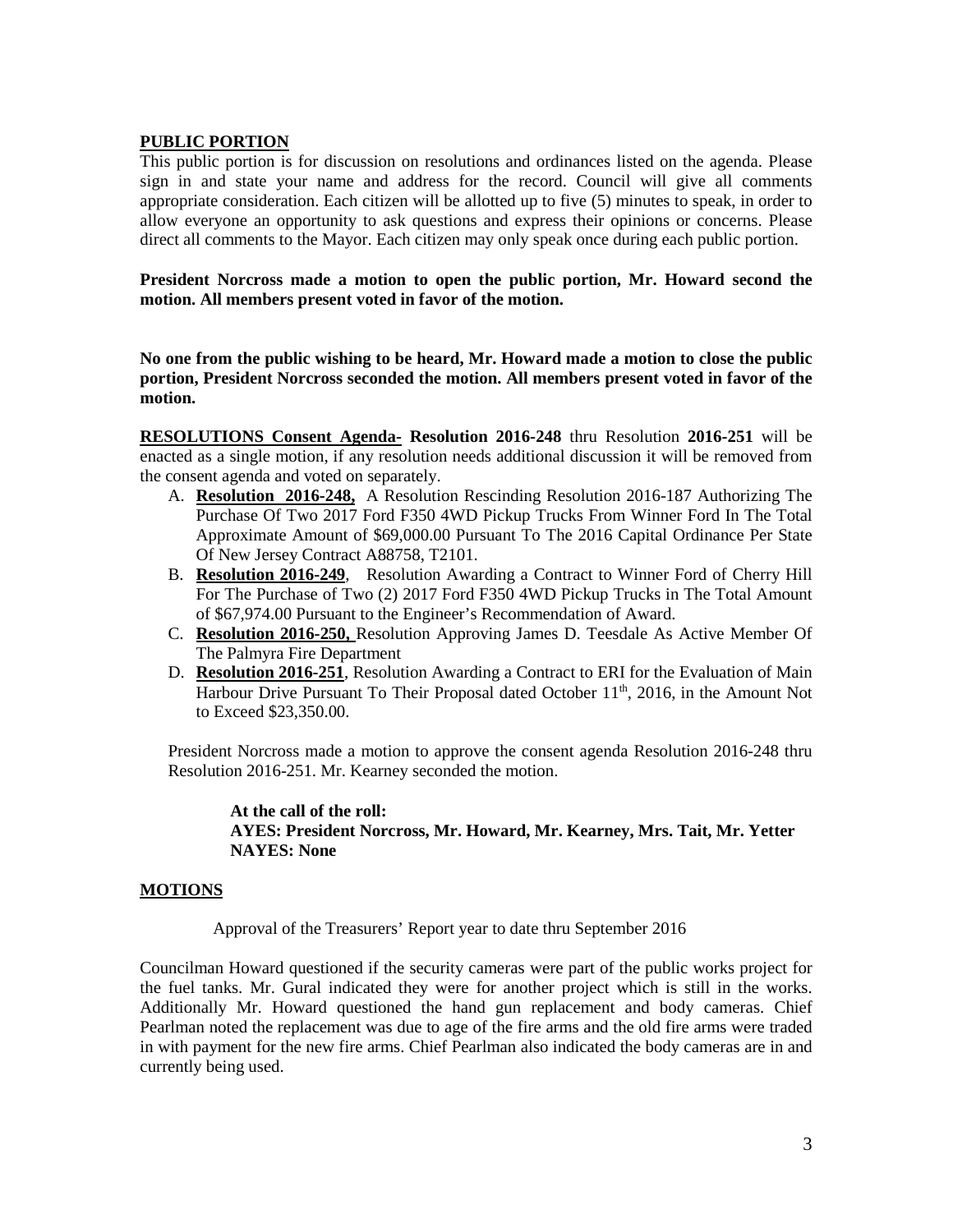President Norcross made a motion to approve the Treasurer's Report year to date thru September 2016. Mr. Kearney seconded the motion

**At the call of the roll, the vote was:** 

 **AYES: President Norcross, Mr. Howard, Mr. Kearney, Mrs. Tait, Mr. Yetter NAYES: None** 

### **COMMUNITY SPOTLIGHT**

The Halloween Parade was unfortunately cancelled due to the rain storm however a "mini" parade was held the following Wednesday which even though it was not as long everyone still had a great time and the children enjoyed dressing up one more time. Great job by the Halloween Parade Committee.

Mayor Arnold congratulated the Palmyra Panthers Pop Warner Cheerleaders and their coaches on winning the State Champion Competition for the division of Jr. Varsity PW2 Small. Additionally they will be competing on Saturday November  $12<sup>th</sup>$  at the Pop Warner Eastern Region Competition and if they place  $1<sup>st</sup>$  or  $2<sup>nd</sup>$  they will move on to Pop Warner National Championship in Disney World in December. Great Job and congratulations to : Lilly Bauer, Riley Bullen, Mackenzie Davis, Megan Dixon, Lily Dunn, Tara Freeland, Ashley Herman, Molly Jackson, Kaylah Latimore, McKenzie May, Juliana Rex, Erin Wolf and their coaches Gretchen Jackson, Robin Bullen, Gina Rex, and Diane Wolf.

Mr. McElwee indicated the Veterans Day ceremony will be held on Friday November  $11<sup>th</sup>$ , 2016 at 11:00 am at the War Memorial. There will be a guest speaker and the dedication of the new statue will take place.

The Palmyra Police department will be graduating the first Citizen's Police Academy Class. The ceremony will be held in Borough Hall on Tuesday November  $8<sup>th</sup>$  at 7:00 pm. The program ran for 9 weeks and will be graduating four people.

The St Paul UAME Church will be hosting a Jazz Gospel Concert on Friday November  $25<sup>th</sup>$ , 2016 from 4:00 to 6:00 at 305 W 3<sup>rd</sup> Street, Palmyra, NJ. They will be hosting the Sounds of South 57<sup>th</sup> Street, admission is free.

The Riverton Library is having a Candlelight House Tour fundraiser on December  $3<sup>rd</sup>$ . from 4:00 to 9:00 pm

The Boys varsity soccer team won their game and will be going to the finals in Asbury Park on thursday, additionally the girls' varsity soccer team is playing in Haddon Township, Mrs. Tait just want to note "for a small school Palmyra is always in the mix".

Mr. Howard congratulated the Palmyra little league football teams on moving to a new league and bring out so many children this year. Their season is over, and they did not make the playoffs however, the executive staff did a great job fundraising this season which allowed them to purchase new helmets and uniforms for the teams. Great Job!

Kathy Hartman of the President of the Palmyra PTA thanked the Mayor for coming out to talk with the children at the assembly they recently held regarding elections. Additionally the PTA is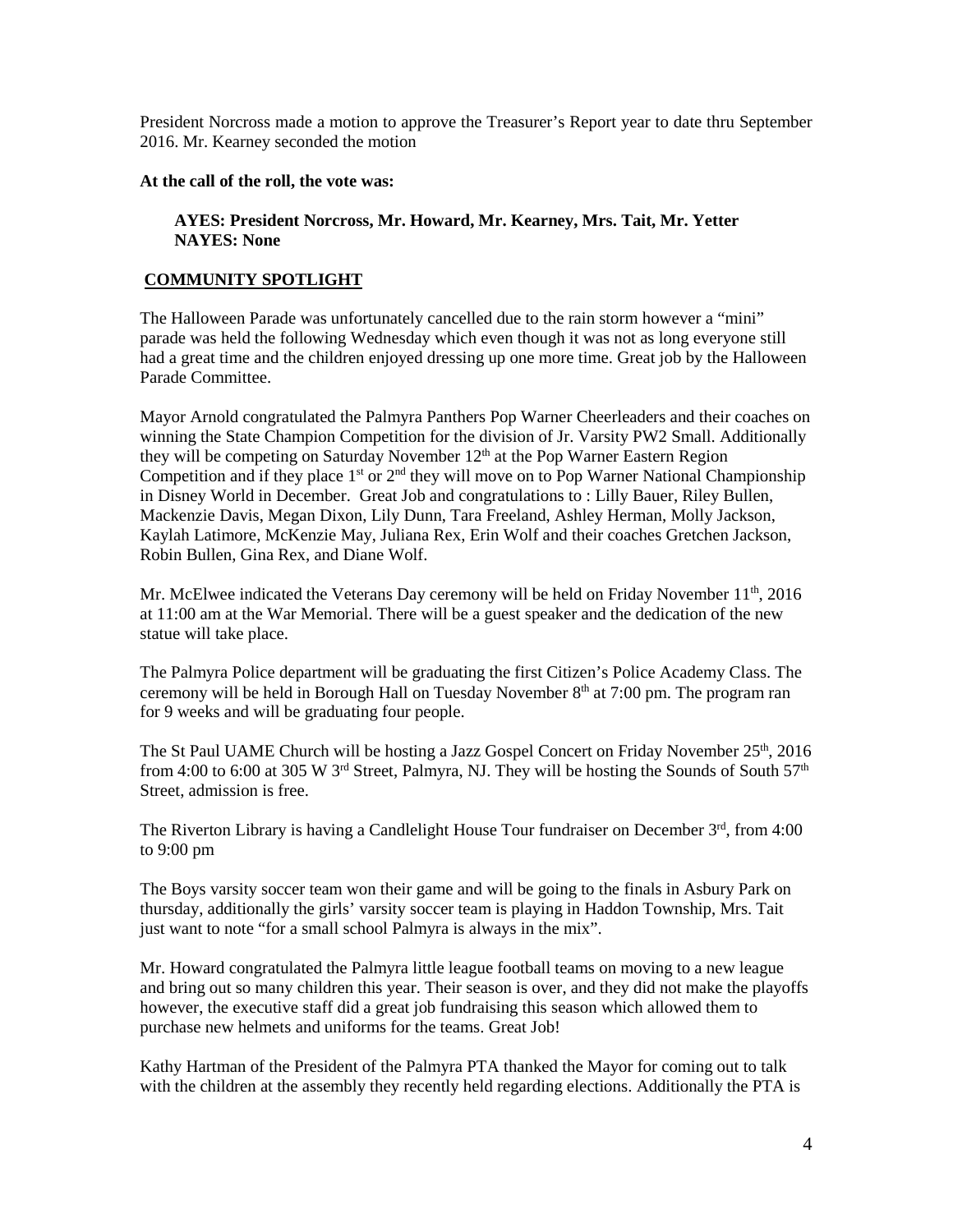selling Palmyra Spirit gear, anyone wishing to purchase can obtain a flyer from her or in the lobby of Borough Hall.

#### **DISCUSSION ITEMS**

Meetings have been set up with two of the industrial area businesses. One meeting for Filmore is scheduled for this Thursday. The other meeting which was scheduled for the same date was postponed and we do not have a reschedule date as of yet. As soon as we have it reschedule, or have additional information it will be forwarded to Council to keep you aware of our progress.

Mayor Arnold requested approval from council for travel and one additional night lodging to attend the National Foundation of Women Legislators 2016 Annual Conference. Mayor Arnold applied for and received a scholarship for 3 of the 4 night stays including airfare and conference attendance fees, and is requesting approval for travel allowance for the conference. After much discussion regarding the conference, per diem and lodging accommodations, a motion was make by Mrs. Tait to approve the travel request of the Mayor to attend the National Foundation of Women Legislators 2016 Conference paying the per diem and one additional night stay. The motion was seconded by Mr. Yetter. All members present voted

 AYES: President Norcross, Mr. Kearney, Mrs. Tait, Mr. Yetter NAYES: Mr. Howard

Everyone has a copy of the Riverfront sewer operator/ maintenance contract proposal. This will be additional revenue to the Borough if approved. All private organizations which have sewer service are required to have a sewer operator. We will be trying to send out the proposal before the next meeting, so wanted to make sure that the governing body had a final look.

Chief Pearlman indicated they are looking get the process started to hire a new patrol officer, due to a recent retirement.

Discussion was had regarding the regulating of towing within the Borough limits. Chief Pearlman indicated, we are looking for an ordinance which will regulate tow operators in Palmyra. This was looked at in 2009, and we are hoping to have some type of ordinance in place to be able to enforce, by January of next year due to some recent incidents which have taken place in the Borough. President Norcross asked what we are trying to regulate. Chief Pearlman indicated the ordinance could regulate the rates tow companies can charge, the number of tow operators we have in town, how they operate, if criminal background checks are required, etc. Mr. Gural indicated that some of the conversation needed may have to take place in executive session. He inquired of Council that perhaps we would introduce by title tonight and have some further discussion at our next meeting prior to voting on the ordinance.

Mr. Gural then introduced by title Ordinance 2016-19 An Ordinance of the Borough of Palmyra Regulating Towing and Towing Operators in the Borough of Palmyra. (Public hearing to be held December  $5<sup>th</sup>$ , 2016.)

President Norcross made a motion to approve Ordinance 2016-19 as indicated by Mr. Gural. Mrs. Tait seconded the motion

#### **At the call of the roll, the vote was:**

 **AYES: President Norcross, Mr. Howard, Mr. Kearney, Mrs. Tait, Mr. Yetter NAYES: None**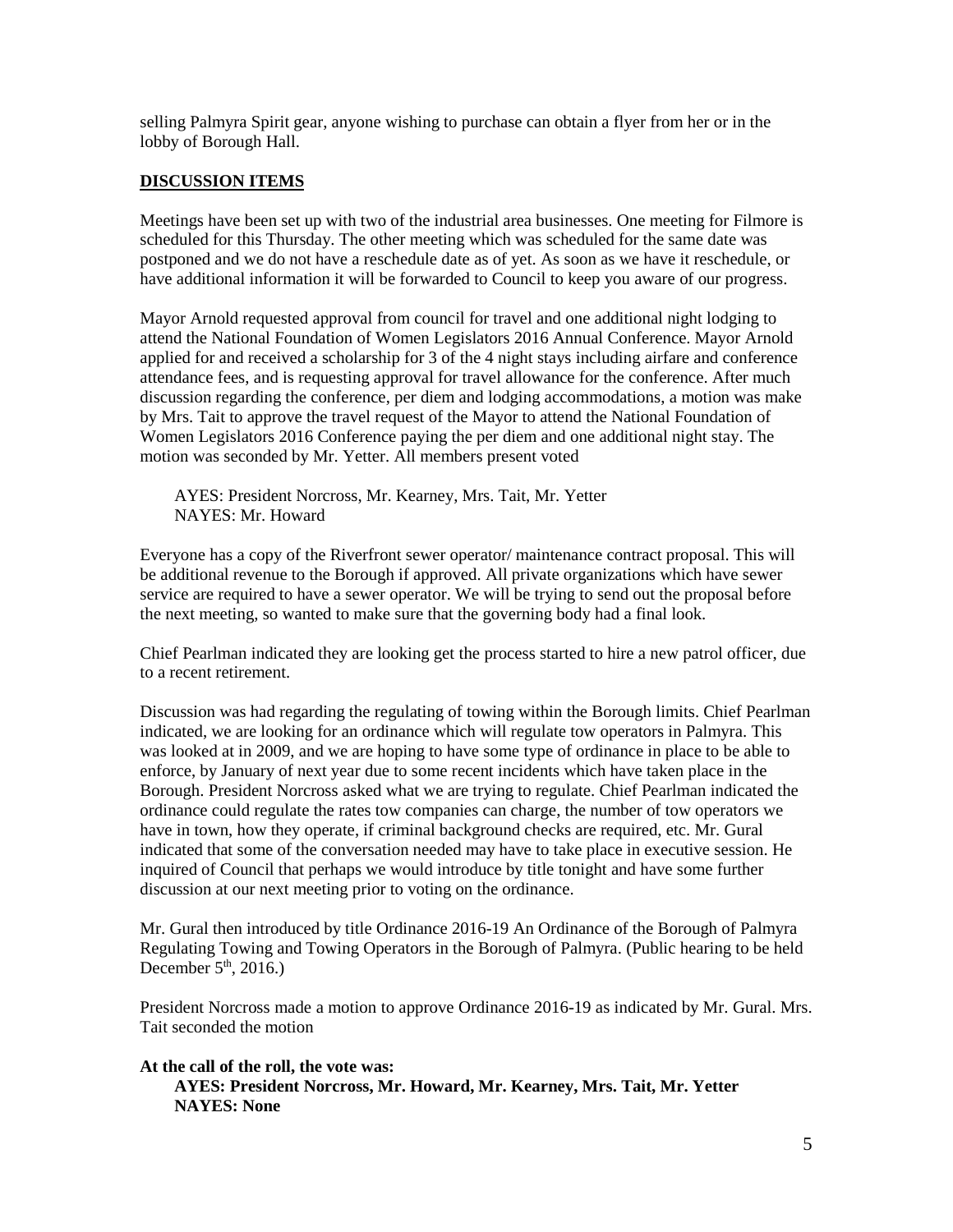# **ADMINISTRATORS REPORT**

We have received operating agreements from The Seniors Program and the War Memorial Committee. We asked the organizations to return the agreements by returned by October  $2<sup>nd</sup>$ , 2016, however are still waiting for the Halloween Parade Committee and the Community Center Program Board. We will be contacting the remaining organizations to get that wrapped up for this year.

We will be attending the new officers meeting at O'Conner's in Westhampton on March  $29<sup>th</sup>$ 2017 of next year. Please remember for everyone at attends the Borough gets a 250.00 credit toward our insurance premiums. Please notify Marie so she can schedule you accordingly.

The above ground fueling bid opening was held on October  $25<sup>th</sup> 2016$ . The bids came in higher than the engineer's estimate with the lowest responsible bid \$368,000.00. The engineer's estimate was for \$326,000.00 a difference of over 40,000.00. Gural indicated we simply do not have the funds available to do it. However in having some conversation with the Chief, Mr. Henry and Mr. McGill we reached out to the Burlington County Bridge Commission to see if they would be interested in a shared service agreement. There potentially seems to be some interest so we will further that conversation and on the next agenda will be a resolution rejecting the bids received. Mrs. Tait inquired if that shared service was also to include the school and if the shared service can be between three organizations. Mr. Gural responded, it was not a shared service on the construction side however when the project was complete we were hopeful that we would be able to bring the school district, fire dept. on board with use of the facilities.

The C.E.R.T. team which serves under the Office of Emergency Management was involved in and exercise held in Trenton, which CERT Teams from all over the state were as to participate in; when a State Police helicopter, taking pictures, flew to close to the ground and wreaked havoc. As a result many pieces of equipment were damaged and some individuals were hurt including one of our volunteers. The question then became who covers them for workmen's compensation. There is a state statue which indicates coverage for emergency responders of which CERT qualifies, however liability, responsibility has now come into question. Because our CERT team represents Riverton, Cinnaminson and Palmyra equally we need a shared service agreement to address this liability/responsibility issue. Be mindful that Cinnaminson and Riverton do not participate in the JIF. Moving forward this is something that needs to be worked out with the other municipalities.

The Fire Department is planning for the potential purchase of a new ladder truck in late 2017 or 2018. This purchase could exceed 940,000.00, provisions would need to be make in a budget for the capital purchase. Appropriations of a minimum of 5% for the down payment, would need to be included in the budget, approximately \$50,000.00. More discussion will be had when we do the 2017 budget, however just want to let you know what was being planned.

Chief Pearlman indicated the Safe and Secure Grant 2015/2016 is a grant we had for many years up until 2009 when we lost it because we did not have the appropriate staffing level required to receive the grant. After much discussion with the Division of Criminal Justice and it turns out we did hit the appropriate staff needed and we will be able to receive 2015/16 monies and that will being in the grant 39,485.00 and they are moving forward sending g the paper work for this year.

Mr. Gural indicated the staff was inquiring about the holiday schedule for the upcoming Christmas holiday. Because the holidays fall on a Sunday the holidays are celebrated on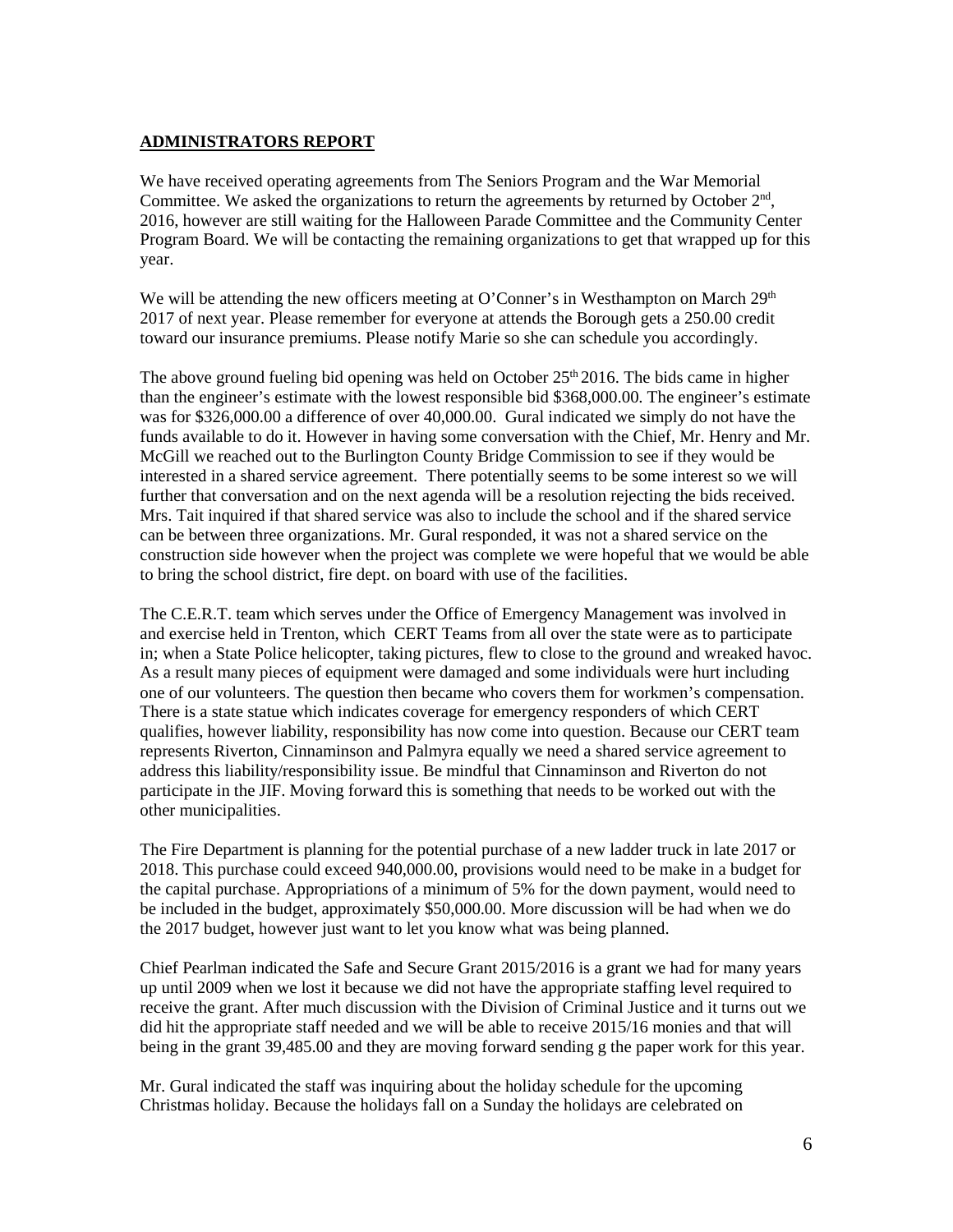Mondays. December 26<sup>th</sup>, 2016 and January  $2<sup>nd</sup>$ , 2016 we will be closed all day both days. The staff is also entitled to a half day on Christmas Eve and on New Year's Eve, which falls on Saturday, which then moves to Friday. I am requesting that instead of one half day on Friday December  $23^{\text{rd}}$ , 2016 and a half day on December  $39^{\text{th}}$ , 2016 that the Borough be closed on December 23 all day and on December  $30<sup>th</sup>$  we will open all day. Borough Council was in agreement.

# **COMMITTEE REPORTS**

Mr. Yetter reported: The public works committee met on October 25<sup>th</sup>, 2016 and the jetter vac is up and running. In addition they discussed the fuel tank project and we were trying to understand why the bids are coming in so high. Mr. Yetter also indicated public works will be out picking up leaves for the next three months.

**Mr. Howard reported:** Mr. Howard attended the shade tree conference which was very informative. Currently the State of New Jersey is experiencing problems with the emerald ash bora beetle. Mr. Howard indicated in his next meeting with the shade tree committee he will be sharing that information with the committee and public works dept. before we purchase any new trees.

**Mr. Kearney**: no report

**Mrs. Tait:** no report

**President Norcross reported**: President Norcross notified Council that he attended the River Route Round Table on October  $24<sup>th</sup>$ , 2016, which was very informative many of the close township were in attendance and the issues we are having with our business development many of the other municipalities are having the same problems. On November  $14<sup>th</sup>$ , 2016 at 6:30 pm in Borough Hall we will be meeting with the business community and anyone who is interested regarding business signage, outdoor eating and other issues facing the business in town.

**Mayor Arnold reported**: Mayor Arnold and Marie attended the State of the County breakfast; where we were one of three municipalities doing a presentation regarding the wonders of Palmyra and the benefits of living and working here along with the redevelopment opportunities available in Palmyra. Mayor Arnold also attended the Fire Prevention presentation with the seniors at the community center. Dale Palmer did the fire prevention presentation and did a tremendous job which was very well received and enjoyed by the senior group. Additionally Mayor Arnold did a presentation at Charles Street School for the first graders regarding elections. The welcome packet committee did meet and has a lot of information and ideas. It was decided to allow the businesses an opportunity to also participate in the packet, so additional information will be gathered and the packet should be ready by the end of January.

Mayor Arnold then read the following proclamation into the record; a Proclamation Recognizing Liza Tait for her outstanding contributions to Palmyra High School Sports Programs, and the Palmyra Community.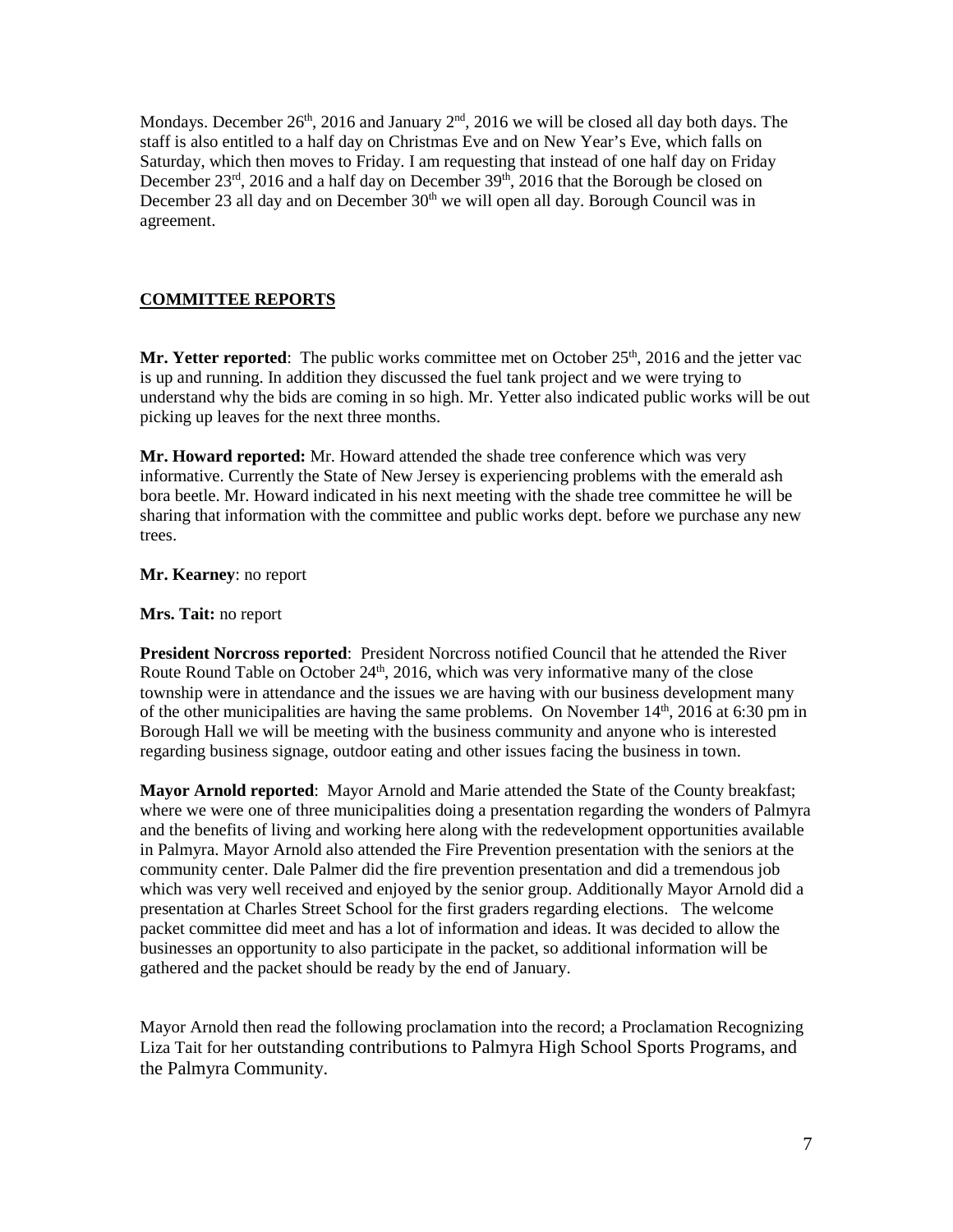# PROCLAMATION

Whereas, one of the privileges of the office of the Mayor is to recognize and honor outstanding citizens of our community; and

Whereas, today it is my pleasure to join with Borough Council in honoring a great role model of a student, who not only is the captain of our soccer team and recently broke the Palmyra High School record for most career shutouts in girls' soccer and currently has 33 shutouts; and

Whereas, she not only plays and excels in soccer, additionally she plays varsity basketball and softball; and

Whereas, because of her leadership, academics, and community service, she was inducted into the National Honor Society last year; and

Whereas, she is the treasurer of the student council, and very involved in her community; and

Whereas, she has volunteered her time at the Baptist Home by landscaping with flowers, has volunteered with the companion outreach program, has worked at the town wide festival, "Palmyra Day", also worked with young campers at the Palmyra Soccer Camp, and organized the blood drive and veterans' health screening at the Palmyra Community Center; and

Now, therefore please join me and the Council of the Borough of Palmyra in recognizing Liza Tait for her outstanding contributions to Palmyra High School Sports Programs, and the Palmyra Community, and also wishing her well in all her future endeavors.

Mayor Michelle Arnold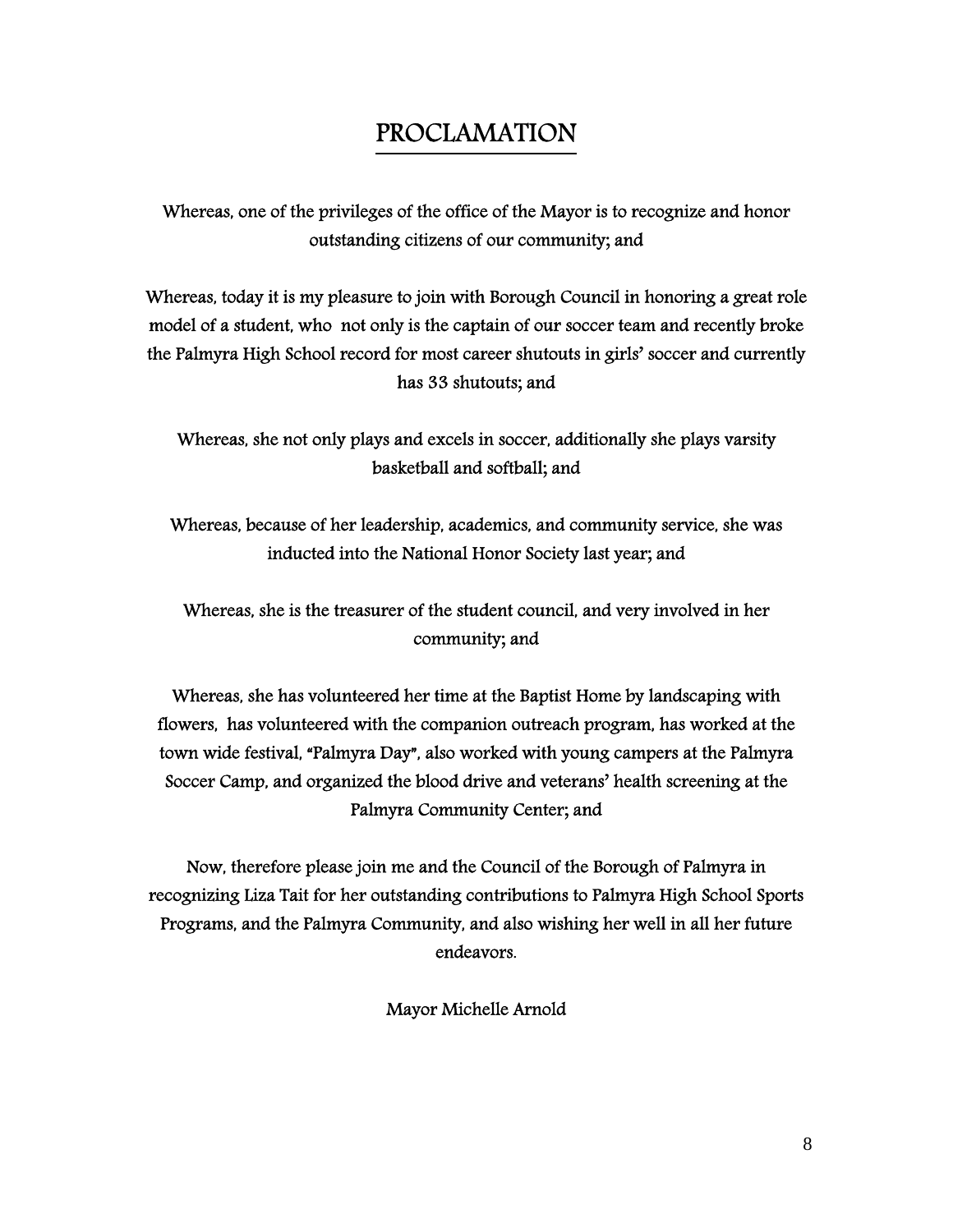**PUBLIC COMMENT.** Please sign in and state your name and address for the record. Council will give all comments appropriate consideration. Each citizen will be allotted up to five (5) minutes to speak, in order to allow everyone an opportunity to ask questions and express their opinions or concerns. Please direct all comments to the Mayor. Each citizen may only speak once during each public portion.

#### **President Norcross made a motion to open to the public for public comment, Mrs. Tait seconded the motion. All members present voted in favor of the motion.**

**John Casparro-** Morgan Avenue **-** Mr. Casparro indicated the first month's billing on the Burlington County Energy Aggregation Program offered by TriEagle Energy; the rate is higher than P S E & G. would have been, can you explain why? President Norcross indicated that this was brought to his attention earlier and because it's a county run program he suggested we contact Eric Apart the public information officer of the county at 609-265-5020 because he would better be able to explain the program, how it works and give you direct information regarding the program. Mr. Casparro also inquired about the possibility of residents being able to purchasing pavers and or memorial benches for the grove and or the upcoming park on the riverfront. Mayor Arnold indicated he should stay tuned. Mr. Casparro indicated he had met with the president of Riverton's improvement association to get copies of their articles of incorporation for their 501 3 c and wanted some idea of how Council felt they should proceed. Mayor Arnold indicated they should sit down and have a conversation so we can figure out how to move this forward. Mr. Casparro also indicated he would like to know if the corner of  $5<sup>th</sup>$  streets and Morgan Avenue could become a 4 way stop as many people do not stop at the corners. The Mayor indicated she and Chief Pearlman would have a conversation about that and get back to Mr. Casparro about it.

**Bob Bostock** – Morgan Avenue- Mr. Bostock asked if anyone knew who the committee for a better Palmyra is. Mr. Bostock indicated that when he was on council an ordinance was adopted regarding pay to play; he inquired if all of our professionals are compliant with our pay to play ordinance? Mr. Burns indicated he would have to look into it and get back to him. Mrs. Tait indicated that council should know if all our professionals are compliant, is that something John can look into?

**Tonya Washington** – Legion Avenue – Mrs. Washington wanted to thank the Palmyra Police Department, the Mayor and Council for the Meet and Greet at Ethel B Hardy Park in September. She inquired how she could find out who Ethel B Hardy was so she could educate her children regarding who and why the park is named as it is, after Ethel B Hardy. Mr. Gural indicated that Ms. Jackson would get that information to her. Mrs. Washington also indicated she was so thankful that the Halloween Parade was rescheduled it made her son so happy. Mrs. Washington also inquired if there was a way that the Police Academy which her son attended this summer could be extended to two weeks instead of just one week. Chief Pearlman indicated that that was based on the resources available within the police department as well as staffing availability. Chief Pearlman indicated he would look at it to see what could be done. Mrs. Washington also indicated that the June 6<sup>th</sup> minutes incorrectly indicate that she stated "the Borough and the school should make the children walk to school". Mrs. Washington also indicated that in the meeting of July  $18<sup>th</sup>$ , 2016 it was stated that s separate agreement was made with the YMCA regarding scholarships for resident children of Palmyra. Mr. Gural indicated \$10,000.00 was given to the YMCA to provide free camperships to Palmyra children. Mrs. Washington indicated she called Ms. Burke. Ms. Burke told her that Palmyra residents do not get to attend camp for free or a discounted price. She directed her to the website to get the full fee schedule. Mrs. Washington also indicated she was upset with some of the mailings which were being sent to her home. Mr. Gural indicated that the information regarding the \$10,000.00 given to the YMCA was correct,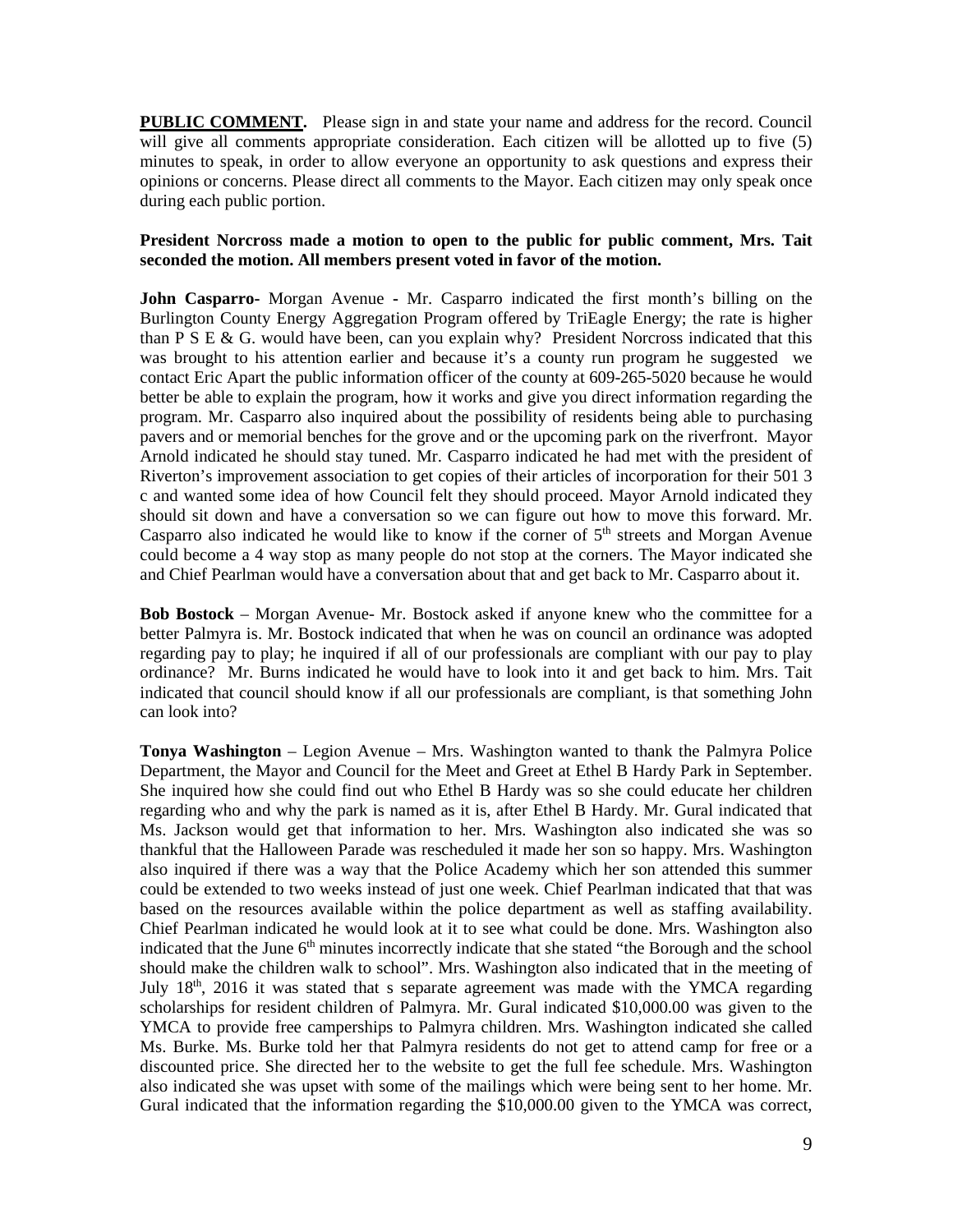the person whom you spoke with at the YMCA gave you the incorrect information. Those monies are used for free as well as reduced fee scholarship for Palmyra students.

**William Mitchel for Millers Temple Church** – Kennedy Street – Mr. Mitchel indicated that the Millers Temple Church was in the process of doing a feasibility study to determine if a 1500 sq. ft. addition to the current structure is plausible. Mr. Mitchel introduced some of the members of the church and indicated that the church had been part of the community for the past 70 years. The Church just became aware that the Vets property was available for purchase and they are aware and understand that Council had already agreed, by ordinance to sell the property to Habitat for Humanity for \$1.00. Millers Temple would just like to let Borough Council know that if something doesn't work out with that sale; Millers Temple would like to enter into talks with the municipality regarding the sale of the property.

**Mr. McElwee** – Columbia Avenue – Mr. McElwee indicated he spoke with Emily from the Palmyra Sun and an article will be in the paper regarding Veterans Day and the celebration we have scheduled. Mr. McElwee also indicated that for years the American Legion has decorated Morgan Cemetery with flags for Memorial Day and was surprised to find out that all the flags placed there were gone. When inquiring as to why the flags were removed, he was told that one week after Flag Day all flags must be removed, per a federal law. Mr. McElwee just wanted the public to know it's not the American Legions fault that the flags are not there.

**No one else wishing to be heard, President Norcross made a motion to close the public portion, Mrs. Tait seconded the motion. All members present voted in favor of the motion.** 

# **MAYOR AND COUNCIL COMMENTS**

**Mr. Yetter –** Mr. Yetter indicated he was glade we were able to reschedule the Halloween Parade.

**Mr. Howard** – Mr. Howard thanked the Riverton Fire Company and the church which gave the participants of the Halloween Parade shelter when it began to rain. Mr. Howard also noted that the new jetter vac/sweeper is on the streets and working great. Congratulations to Liza.

**Mr. Kearney** – Mr. Kearney indicated the mini Halloween Parade was great and the children really enjoyed it. Congratulations to the soccer teams and Liza.

**Mrs. Tait –** Mrs. Tait thanked Chief Perlman for all he and the police department did regarding the parade. Mrs. Tait also indicated she would like to have more people involved with the parade next year, as it is a lot of work.

**President Norcross –** Mr. Norcross congratulated Liza Tait on breaking the Palmyra High School record and wished her well in the future.

**Mayor Arnold –**Mayor Arnold indicated a lot of work goes on behind the scenes to make things happen here at the Borough, she thanked the Borough staff and all those who volunteer to work on various projects for the great job they do. Mayor Arnold also noted, the public comments section is open to the public, anyone can come in and say anything and will be heard however politics should not enter in the Borough Council everyone has their own ideas and opinions, but when we sit at this table it is with one focus and one goal for the residents of Palmyra and to move them forward. We have made great progress with the step project outside the building, the step were sealed today and the railings and columns should be installed soon. We need to grow